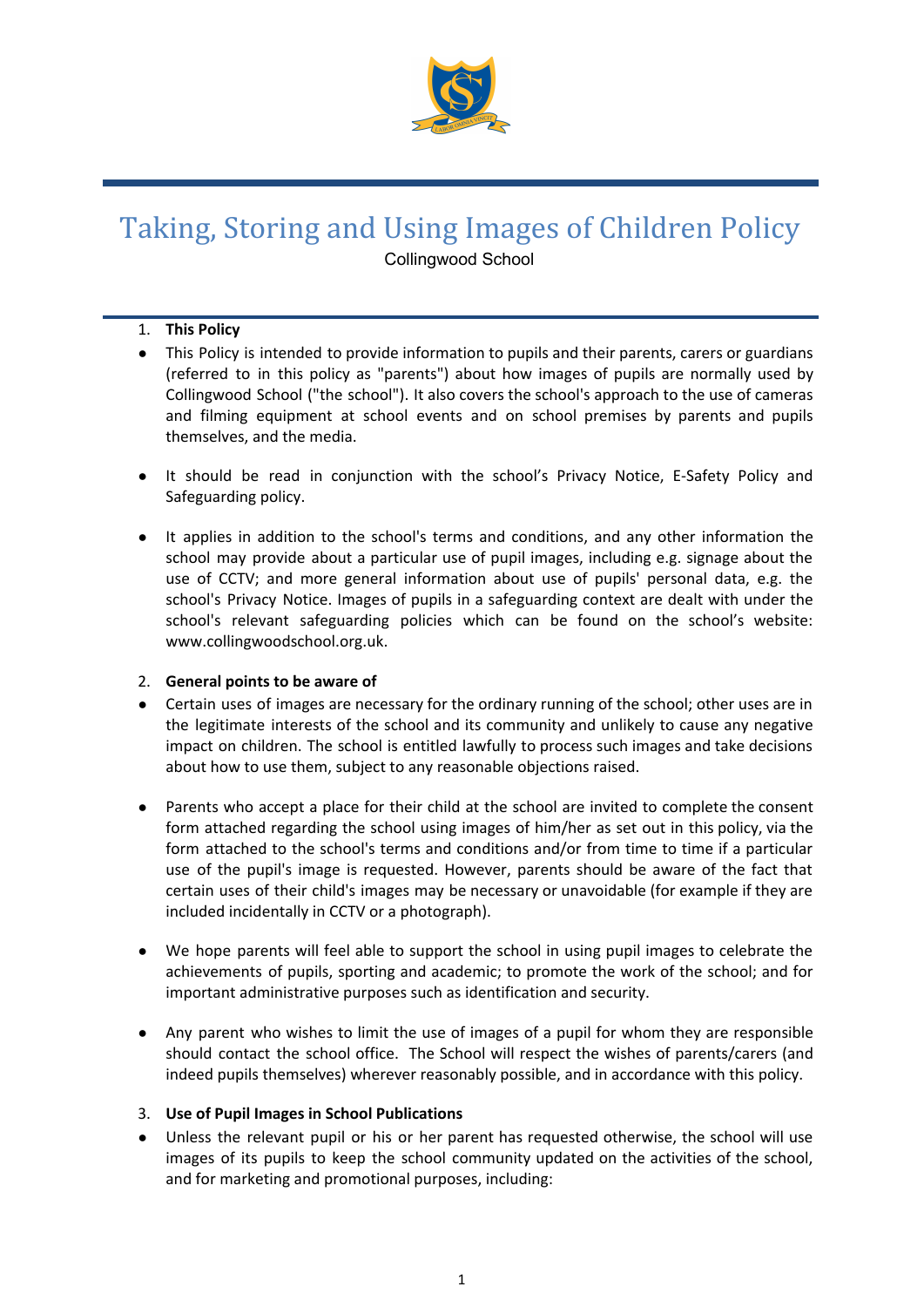

- on internal displays (including clips of moving images) on digital and conventional notice boards within the school premises;
- in communications with the school community (parents, pupils, staff, Governors and alumni) including by email, on the school MIS (Management Information System) and by post;
- on the school's website and, where appropriate, via the school's social media channels, e.g. Twitter and Facebook. Such images will not be accompanied by the pupil's full name; and
- in the school's prospectus, and in online, press and other external advertisements for the school. Such external advertising would not normally include pupil's names and in some circumstances the school will seek the parent specific consent, depending on the nature of the image or the use.
- The source of these images will predominantly be the school's staff (who are subject to policies and rules in how and when to take such images), or a professional photographer used for marketing and promotional purposes, or occasionally pupils. The school will only use images of pupils in suitable dress and the images will be stored securely and centrally.

## 4. **Use of Pupil Images for Identification and Security**

- All pupils are photographed by a professional photographer during the Autumn term and the photos are used on the school's Management Information System to identify the pupil by name, year group, house and form/tutor group.
- CCTV is in use on school premises, and will sometimes capture images of pupils. Images captured on the School's CCTV system are used in accordance with the Privacy Notice.

### 5. **Use of Pupil Images in the Media**

- Where practicably possible, the school will always notify parents in advance when the media is expected to attend an event or school activity in which school pupils are participating, and will make every reasonable effort to ensure that any pupil whose parent or carer has refused permission for images of that pupil, or themselves, to be made in these circumstances are not photographed or filmed by the media, nor such images provided for media purposes.
- The media often asks for the names of the relevant pupils to go alongside the images, and these will be provided where parents have been informed about the media's visit and parent has consented as appropriate.

# 6. **Security of Pupil Images**

- Professional photographers and the media are accompanied at all times by a member of staff when on school premises. The school uses only reputable professional photographers and makes every effort to ensure that any images of pupils are held by them securely, responsibly and in accordance with the school's instructions.
- The school takes appropriate technical and organisational security measures to ensure that images of pupils held by the school are kept securely on school systems, and protected from loss or misuse. The school will take reasonable steps to ensure that members of staff only have access to images of pupils held by the school where it is necessary for them to do so.
- All staff are given guidance on the school's Policy on Taking, Storing and Using Images of Pupils, and on the importance of ensuring that images of pupils are made and used responsibly, only for school purposes, and in accordance with school policies and the law.

### 7. **Use of Cameras and Filming Equipment (including mobile phones) by Parents**